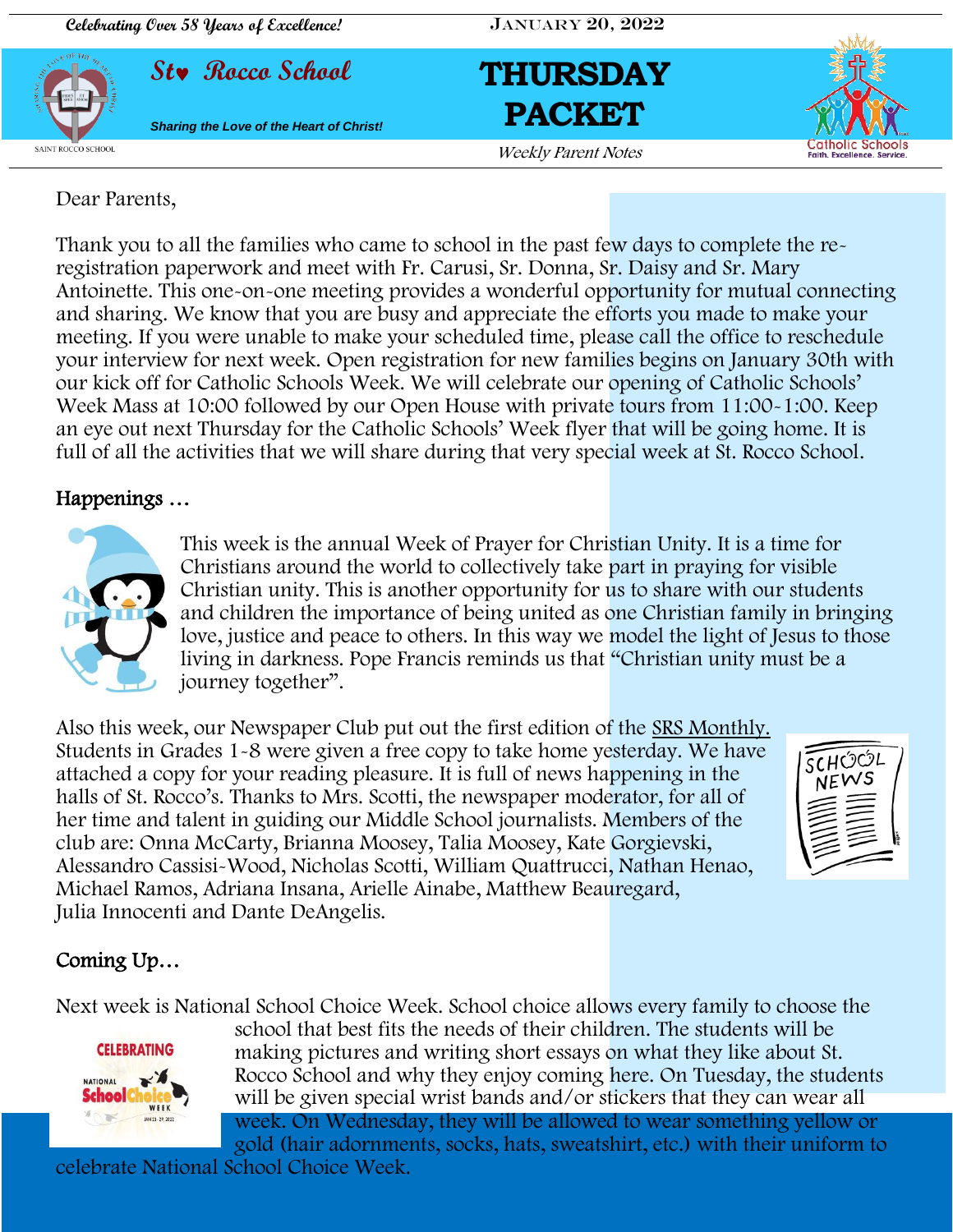### Some Good Deeds…

"Papa decided to be really nice and give me more dollars to bring in for Dress Down Day". (On why she brought in extra money for today's Baby Shower Dress Down Day.) Olivia A. Kindergarten



"I helped my parents take down the Christmas tree and ornaments." Ava B. Grade 2

"I donated money to a shelter dog named Shado. I had to get dry dog food, a puzzle toy and treats. I earned the money by making bookmarks." Julia M. Grade 2 Please continue to encourage good deeds at home and share them with us. I hope everyone has a blessed week.

Respectfully,

Regina M. Hand

## Important Information



Re-registration packets were sent home last week with your child. Please note the appointment time for your reregistration interview is in the packet. If you have any questions please feel free to reach out to the office at 401-944-2993 or [office@stroccoschool.org](mailto:office@stroccoschool.org) 

Parent Volunteers - In accordance with the Diocese guidelines every parent, that volunteers at the school, needs to have an up to date BCI and safe environment. This is renewed every three years and the BCI check is \$5. You can watch the safe environment video on the website and then sign to confirm you saw it at the office. You can check your status at your reregistration appointment or you can call the office anytime as well.

Financial Aid -Applications for financial aid for the 2022-2023 school year have started. You can apply by going on to the FACTS management website. In addition, in order to receive parishioner rate for the 2022-2023 school year, you must have contributed \$250.00 to St. Rocco Church by *December 31, 2021* to receive parishioner rate.

Emergency Closings and Delayed Openings: St. Rocco School follows the same emergency closing and delayed opening as the Johnston Public School System. The school will alert parents of these changes. Also, parents are able to tune to radio, television or internet to view any delays or closing. Channels 12, 10, 6 and Fox Stations will carry the emergency or delay broadcast for their viewers.



Pro-Life Baby Shower –All items and donations collected will go toward the Project Gabriel sponsored by the Diocese of Providence for young mothers who chose life for their baby! We will continue to collect items for our annual Pro-Life Baby Shower until February Winter Recess. We thank you in advanced for your generosity. Please refer to flyer posted on the school website.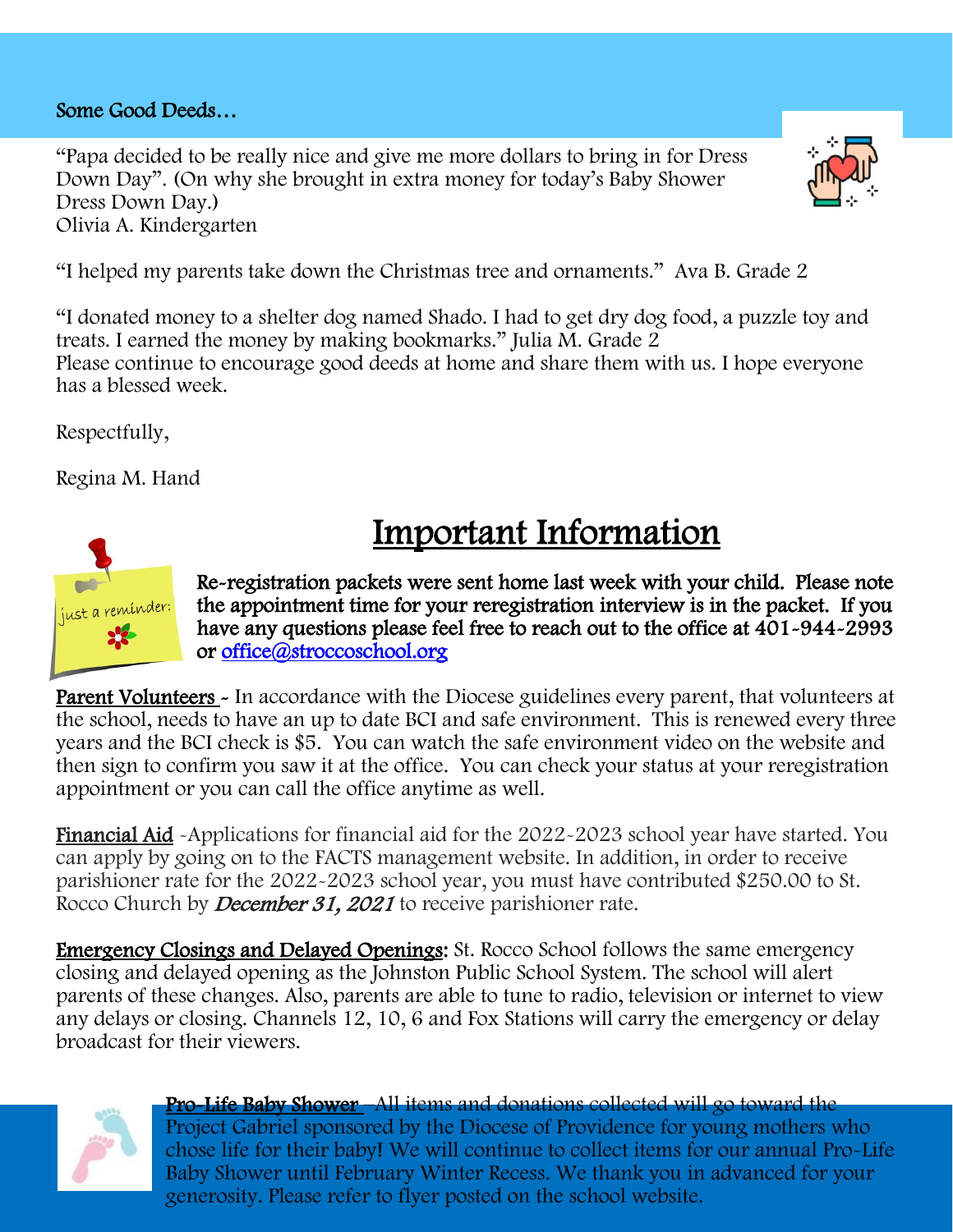Dress Down Day  $\sim$  Thank you to everyone who participated in our Dress Down Day today! We raised \$153.00. Your continued support to our outreach programs is greatly appreciated.

**Fundraising Information**  $\sim$  Just a reminder -The new "Fundraising" year has begun. It runs January-December. Please see the attachments for all important details and information.

# $Classroom$  News  $\sim$  Physical Education and Health



It has been an amazing start to the year in Physical Education. I am truly enjoying being part of the Saint Rocco School family. We were off to a great start. Pre K, K, Grade 1, and 2 have been doing a great job working on all of our locomotor skills, tag games, and basic gross motor skills. We have worked with the jump ropes and hula hoops as well as on rolling, bouncing and catching skills.

Grades 3-5 have worked on throwing to a target, throwing and catching, and kicking. We have also played soccer. basketball, and kickball. This month. Pre-k will continue to work on rolling to a partner while incorporating some bowling games where the students will have to knock down objects which will focus more on aiming. Grades K-3 will be starting a parachute unit where we will be working on cooperation and listening and following directions. This is always one of the students favorite activities.

Grades 4 and 5 will be starting a volleyball unit. We will play a few lead up games such as Spike ball, and Newcomb, and then move into learning the skills (set, bump, and serve). Once the students have acquired the hang of the skills, we will learn how to rotate and play an organized game. The students will be using beach balls which are easier to control. We always practice safety in physical education and continue to sanitize our hands upon entering and exiting the gym.





Middle school has been very busy in Health class the first half of the year. We have learned about the wellness triangle and how to keep a healthy balance in our lives between physical, social and emotional health. We have learned about goal setting and how to set SMART goals to help us achieve success with both short term and long term goals. The students learned about the decision making model and strategies for making good decisions. The students have completed a

project in which they had to create their own pathogen after learning about the four different kinds of pathogens and all the ways we spread germs. Our next topic is Nutrition where we will be learning about My Plate, the importance of nutrients, how to balance meals, and how to read food labels. The students are engaged in the lessons. They enjoy knowing that what they are learning will help them in their everyday lives.